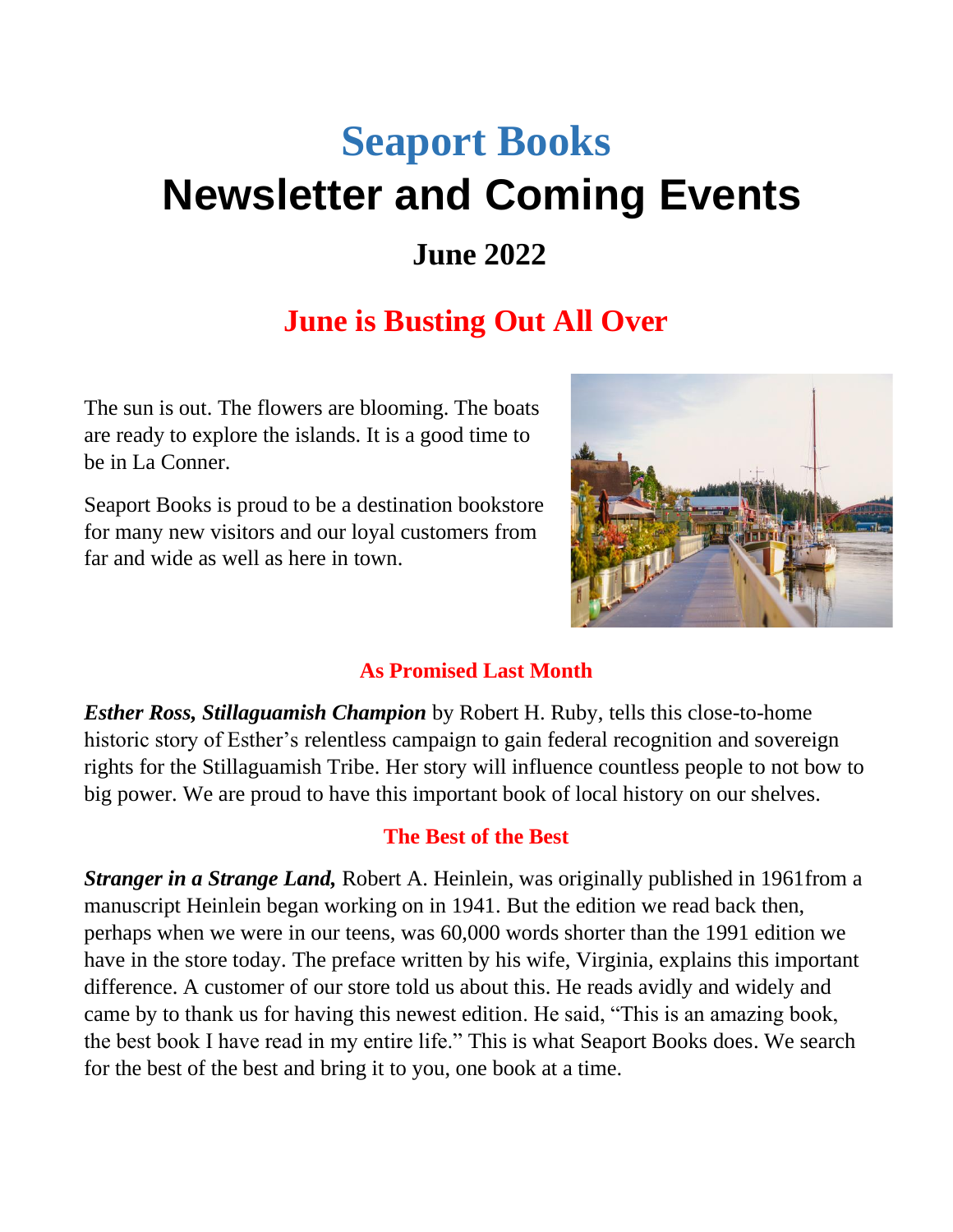#### **More Hand-Picked Books to Enhance Your Summer**

*Cover Story,* Susan Rigetti. An aspiring writer lands a good job at *Elle* magazine and meets influential friends who turn her life into nothing at all that she expected. It is a page turner that will soon hit the movie circuit. Take this book to the beach!

*Give Unto Others,* Donna Leon. Commissario Guido Brunetti, a compassionate and endearing character, is very personally involved in this book. It also touches on the effects of the pandemic on the population of Venice. An excellent read as always.

*Wish You Were Here, Jodi Picoult.* New York City is locked down and a couple is torn asunder – one in the Galapagos Islands and one as an intern in a New York City hospital. This book gives you an unexpected view of the pandemic and its

repercussions,

*Daughter of the Morning Star,* Craig Johnson. His latest in the Longmire series. And an excellent Father's Day gift! Come in and check it out.

*The XX Brain: The Groundbreaking Science Empowering Women to Maximize Cognitive Health and Prevent Alzheimer's Disease,* Lisa Mosconi, PhD, Maria Shriver. Full of new information. The title says it all.



*Invisible Threads,* Margaret Carpenter Arnett. Many of us are already familiar with the fine work and classes Margaret has offered in our community. Now she shares her life with us in a lovely autobiography which contains photographs of her artwork. She has broad experience and much to tell us about finding our true pathways through life.

## **New Children's Books**

*The Lost Words,* Robert McFarlane, Jackie Morris, is a beautiful, oversize collection of poems and illustrations that highlight 40 common words being eliminated from popular children's dictionaries. This is an opportunity to bring children and nature together and dazzle them with poetry and art.

*P is for Pterodactyl: The Worst Alphabet Book Ever,* Raj Haldar, Chris Carpenter. A raucous trip through the odd corners of our alphabet. Fun and informative for word nerds of all ages.